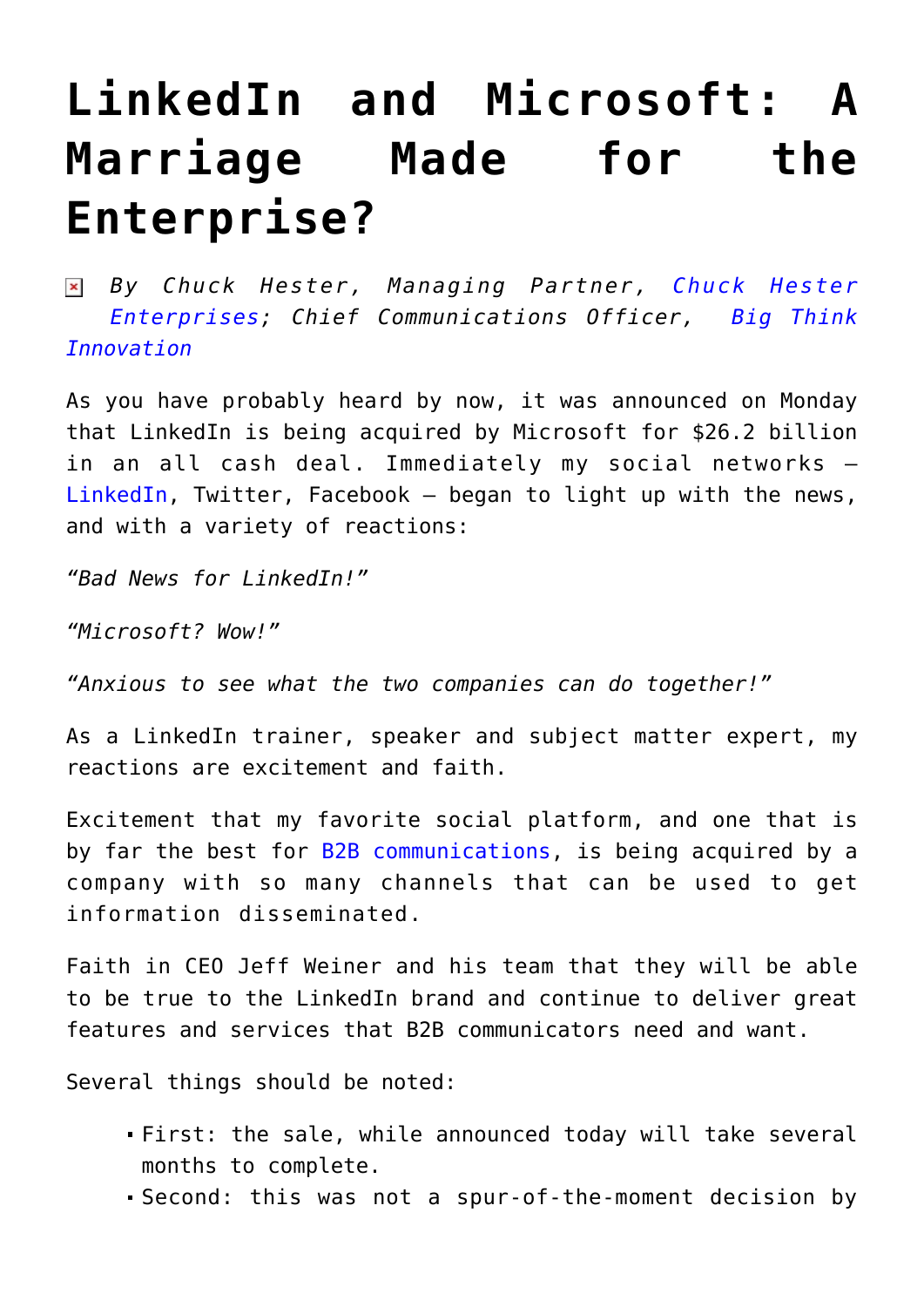either company. I have been involved with acquisitions in the past, and it takes months of planning and execution.

All that being said, questions still remain:

*Does this sale open a door into the business identity/publishing space for Facebook?*

I believe this door was already open. Facebook has matured as a business platform and many ways competes with LinkedIn as content marketing platform. Where LinkedIn excels is in longform publishing through its LinkedIn Publisher feature. It is often the B2B content curation and marketing platform of choice, and this acquisition should only strengthen that position.

| <b>Microsoft</b>                                                              | <b>Linked</b> in        |
|-------------------------------------------------------------------------------|-------------------------|
| 1.2B+ Office users                                                            | 433M+ members           |
| 300M+ Windows 10 MAD                                                          | <b>105M+ MAU</b>        |
| <b>70M</b> + Office 365<br>commercial MAU                                     | 7M+ active job listings |
| 8M+ paid Dynamics seats<br><b>5M+ Azure Active Directory</b><br>organizations | 9M+ company pages       |
|                                                                               | 50K+ university pages   |
|                                                                               | 2M+ paid subscribers    |

(Image Source: Twitter)

## *What, if any impact will this have on the LinkedIn community?*

This truly depends on Weiner & Company and how they treat the changes that are inevitable. For the most part, in my 12 years as a LinkedIn user, I have seen transparency and open communication from LinkedIn. This is especially true since Jeff Weiner took the helm in 7 years ago.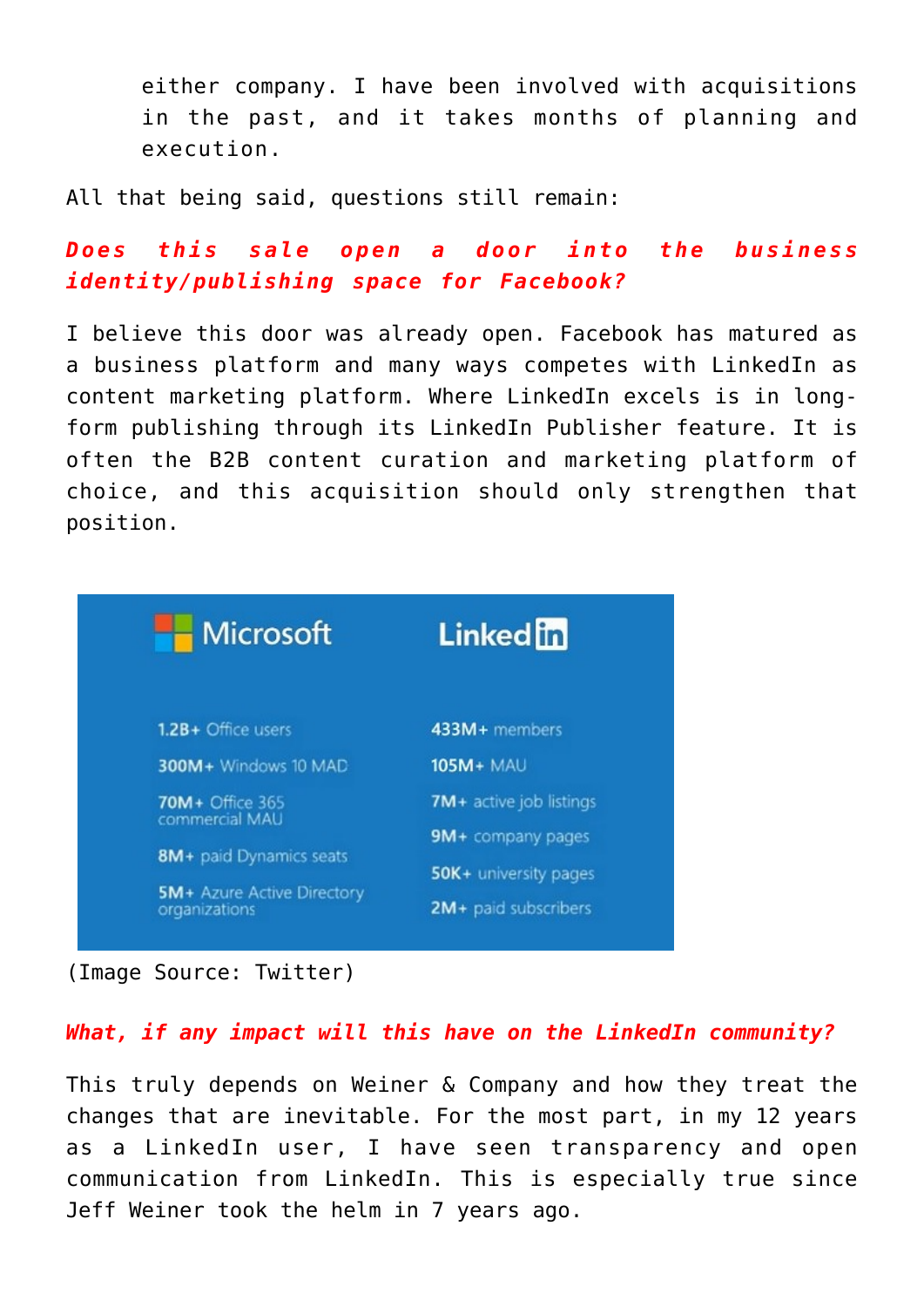This was apparent yesterday when Jeff Weiner [published a memo](https://www.linkedin.com/pulse/linkedin-microsoft-changing-way-world-works-jeff-weiner) he sent to LinkedIn employees about the acquisition and what it meant to the company:

Weiner explained that LinkedIn and Microsoft where aligned in two areas: Purpose and Structure. "Essentially, we're both trying to do the same thing but coming at it from two different places: For LinkedIn, it's the professional network, and for Microsoft, the professional cloud.

As long as we, as LinkedIn users, are given ample notice of any significant changes, I believe we will embrace the new ownership and the opportunities to expand our network reach through Microsoft's many services – Office 365 including Outlook and Calendar, Dynamics, Skype and even Cortana.

## *Will this acquisition strengthen Microsoft's weakness in both the cloud and the office?*

There are more than 430 million LinkedIn users, mostly B2B users. Combine that with Microsoft's over 1 billion customers and it's a powerful ecosystem that was just born.

Again, as a LinkedIn power user, who grew up on LinkedIn since 2004, I believe in the company and its promise to deliver business-to-business communications and content to LinkedIn users.

Will there be growing pains, first year missteps and concerns? Of course, that happens to most acquisitions of this size and magnitude.

But at the end of the day, one tech giant just threw its vast resources behind one of social media's pioneer platforms. I can't wait to see what the future holds. It's going to be an interesting ride!

*About the Author: Chuck Hester is a LinkedIn power connector with more than 15,000 direct connections. The Chief*